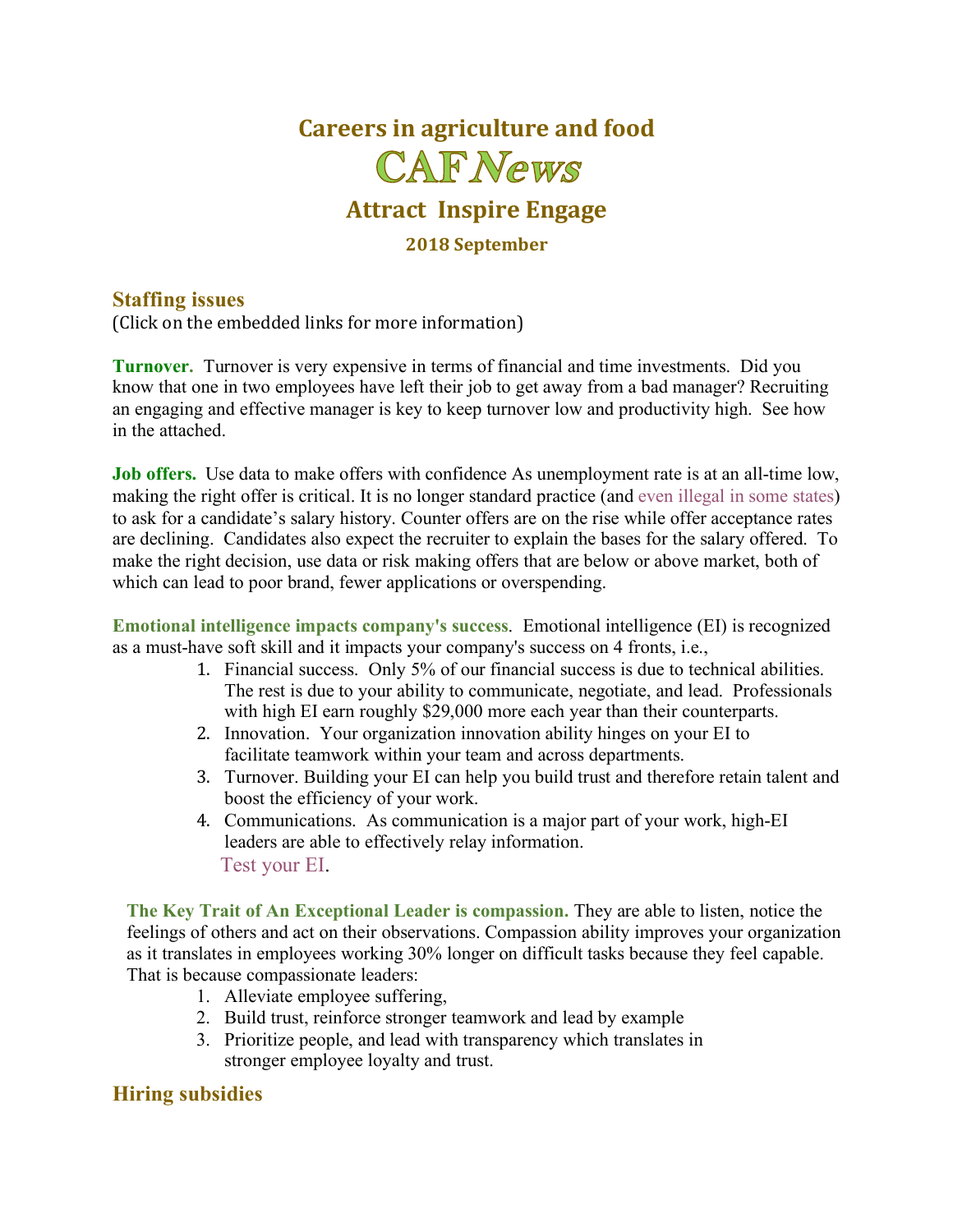## **National Programs**

**AAFC career focus**: Up to \$20,000 in funding to create internships that provide career-related work experiences for recent graduates.

- must apply between November 1 30
- projects start on or after April 1
- APPLY EARLY! applications are reviewed on a first come, first served basis as long as funds are available

**Eco Canada wage funding program.** Funding for to 50% (up to \$15,000) to hire graduates for 1 to multiple new positions. The concept applied to the terms 'environmental' or 'green jobs' is broad and encompass a wide variety of possible projects.

**College & Institutes Canada, Career Launcher program.** up to \$15,000 to hire skilled grads to strengthen your business.

**Mitacs Career Connect**. Supports six-month placements for jobs that protect the environment, create positive environmental outcomes, or address an environmental or climate change-related challenge. Include the science, technology, engineering or math fields. Valued at \$20,000 to \$25,000, subsidized by Mitacs at up to 50%.

**Mitacs funding for businesses that conduct research**. Funding is for research conducted with university professors. Internships start at four months and can scale up as much as needed. Your financial contribution starts at \$7,500.

**Canada Job Grant.** Grant covers up to 2/3 of the costs of training your employees, maximum \$10,000 per grant. If you have no more than 50 employees, you could also benefit from flexible arrangements, such as the potential to count wages as part of your employer contribution.

## **Provincial programs**

**Canada-Ontario Job Grant.** Financial support to individual employers or employer consortia to purchase training for their employees. Small, medium and large businesses are eligible.

**Alberta Investor Tax Credit (AITC).** It is part of the Alberta Jobs Plan to encourage investment in non-traditional sectors with strong job creation potential. It offers a 30% tax credit to investors who provide capital to Alberta small businesses doing research, development or commercialization of new technology, new products or new processes.

**Alberta Scientific Research and Experimental Development Tax Credit Program**. If you do scientific research and experimental development (SR&ED) activities in Alberta, you can claim 10% of expenditures to a maximum of \$400,000. http://economic.alberta.ca/taxcredit.asp

**British Columbia. Investment Agriculture Foundation funding programs.** Support is for